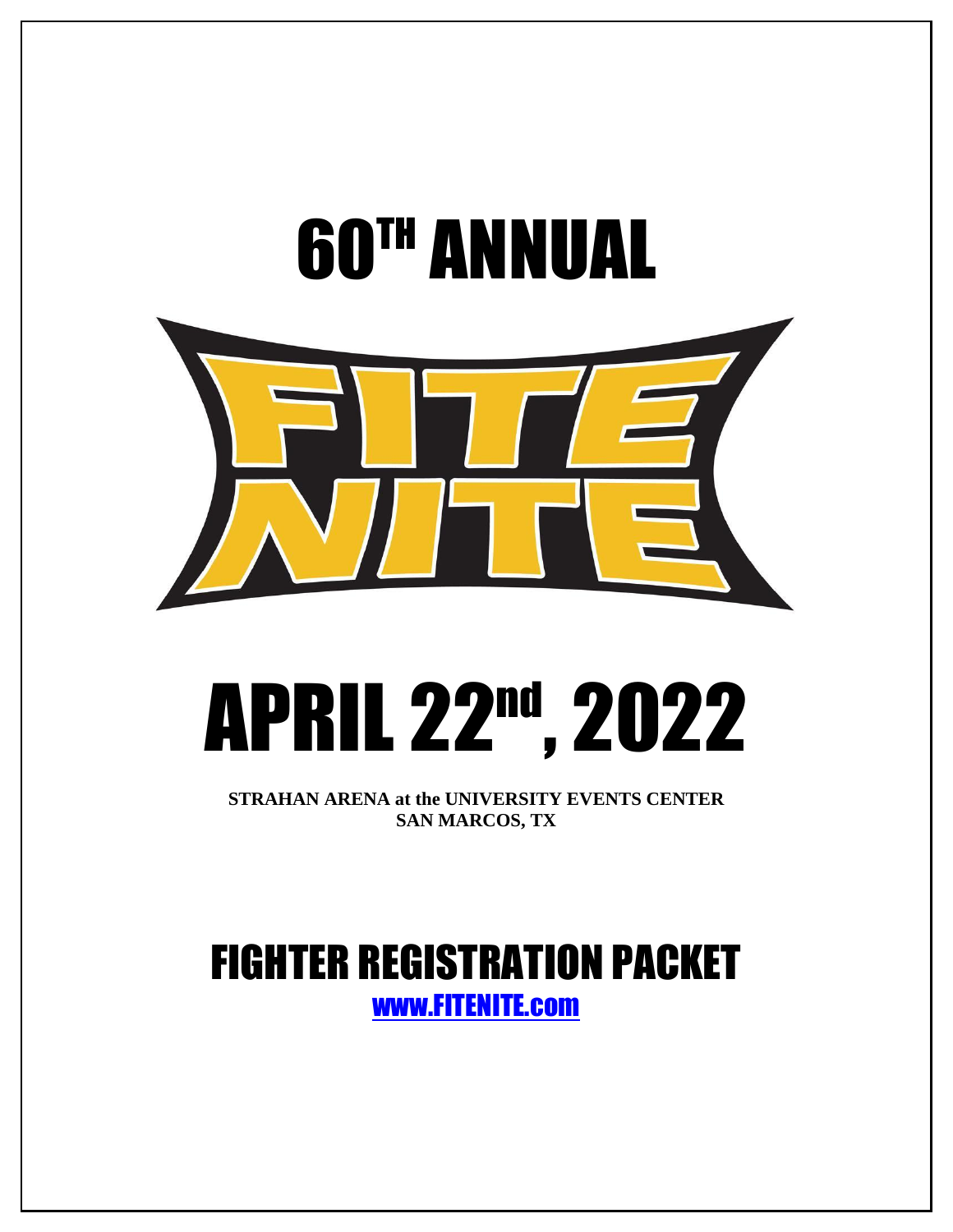

### GENERAL INFORMATION

We appreciate your involvement in the  $60<sup>th</sup>$  annual Fite Nite! Your participation helps benefit the Hays County Food Bank as well as the spirit of unity at Texas State University and the surrounding areas. You are also participating in one of the longest standing traditions at Texas State University. Many students and non-students have anticipated this event every spring for the last 59+ years, making it one of the largest student social/sporting events in the area. Awards will be given to the winners of each bout, and a "Fite of the Nite" trophy will also be awarded. USA Boxing Officials judge and score the bouts in accordance with their standards. The event is officially sanctioned by the South Texas Amateur Boxing Association, an agency of USA Boxing. Being that it is officially sanctioned, all participants must be registered "athletes" of USA Boxing. Please do not hesitate to contact any of the event coordinators listed below if you have any further questions.

# CONTACT

For any questions or comments regarding the registration process please contact the Fighter Registration chairman for Fite Nite:

{Austin West} | {361-935-0764} | {fitenitesmtx@gmail.com}

# REGISTRATION DATES

Registration opens January 1st, 2022. All of those wishing to participate must have **ALL** materials submitted to the Fighter Registration chairman no later than **FRIDAY, APRIL 1 ST , 2022.**

## REGISTRATION FEES

The registration process requires a fee of \$85 paid by each new 2022 participant to USA Boxing to be registered as an "athlete". The fee is non-refundable. Please visit fitenite.com for more details.

Participants that already have an active 2022 "passbook" and are registered as an "athlete" with USA Boxing are required to only pay \$20 to participate in Fite Nite. Cash, check or Venmo is accepted.

Please make checks payable to **Theta Lambda Alumni Association, Inc**.

#### REGISTRATION REQUIREMENTS

The following documents must be reviewed and/or filled out to participate:

- **Official USA Boxing Registration Form** 
	- Membership Confirmation Receipt
	- 1 passport-sized photo  $(1.5'' \times 1.5'')$  available at Walgreens or CVS
	- Copy of your Birth Certificate or Valid Passport
	- Copy of your annual physical declaring you are cleared to participate
- Fite Nite Participant Information and Questionnaire sheets (attached)

\*\* Please note, all info and documents can be accessed via the website – fitenite.com\*\*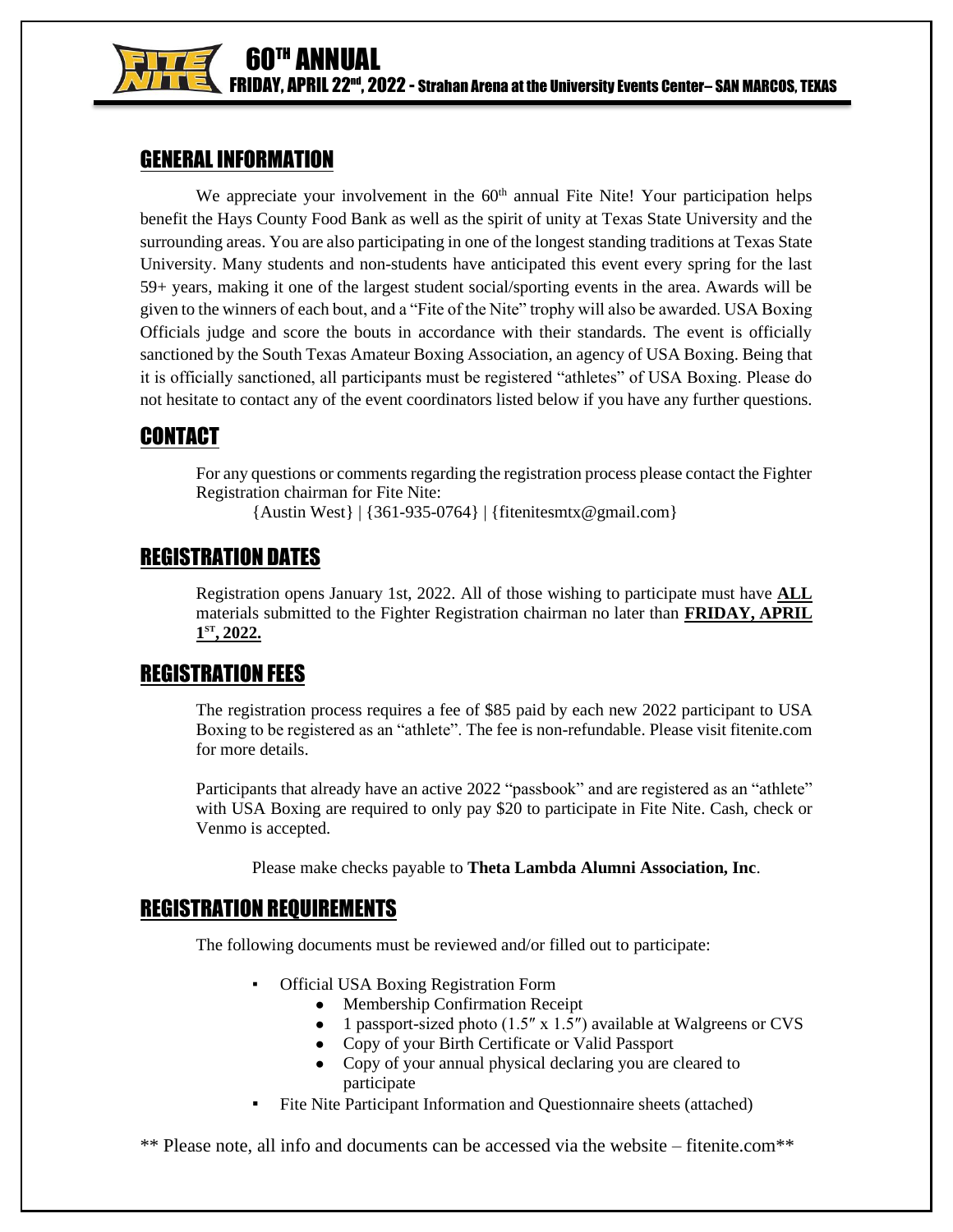

#### CORNER-MEN REGISTRATION

All "corner-men" must be registered as "non-athletes" with USA Boxing. Please be advised that only registered "non-athletes" will be allowed in the fighter preparation and ring areas. At your request, Fite Nite will provide "corner-men" from local boxing gyms to assist you on the night of the event if you do not have any with you.

#### PARTICIPANT INFORMATION

You will be contacted at your primary phone number with further details regarding weighin, fighting schedule, etc. All contestants are required to show up to the preliminary weighin and the promotional weigh-in event. Forms must be turned in no later than **Friday, April 1 st, 2022.**

\*\*PLEASE NOTE: Signing up does not guarantee you a bout. You must be able to be

matched up appropriately with an opponent. \*\*

| FULL NAME: Next and the set of the set of the set of the set of the set of the set of the set of the set of the set of the set of the set of the set of the set of the set of the set of the set of the set of the set of the  |  |
|--------------------------------------------------------------------------------------------------------------------------------------------------------------------------------------------------------------------------------|--|
| HOMETOWN:                                                                                                                                                                                                                      |  |
| AGE / CLASSIFICATION: NAME / CLASSIFICATION:                                                                                                                                                                                   |  |
|                                                                                                                                                                                                                                |  |
| WEIGHT:                                                                                                                                                                                                                        |  |
|                                                                                                                                                                                                                                |  |
| SHIRT SIZE: SHIRT SIZE:                                                                                                                                                                                                        |  |
| DESIRED OPPONENT, IF ANY:                                                                                                                                                                                                      |  |
| ORGANIZATION NAME: <b>Annual Community of American Community Community</b> Community Community Community Community Comm                                                                                                        |  |
| PRIMARY PHONE: VALUE AND A PRIMARY PHONE AND A PRIMARY PHONE AND A PARTICLE AND A PARTICLE AND A PARTICLE AND A PARTICLE AND A PARTICLE AND A PARTICLE AND A PARTICLE AND A PARTICLE AND A PARTICLE AND A PARTICLE AND A PARTI |  |
|                                                                                                                                                                                                                                |  |
|                                                                                                                                                                                                                                |  |
|                                                                                                                                                                                                                                |  |
| SIGNATURE: DATE: DATE:                                                                                                                                                                                                         |  |
|                                                                                                                                                                                                                                |  |